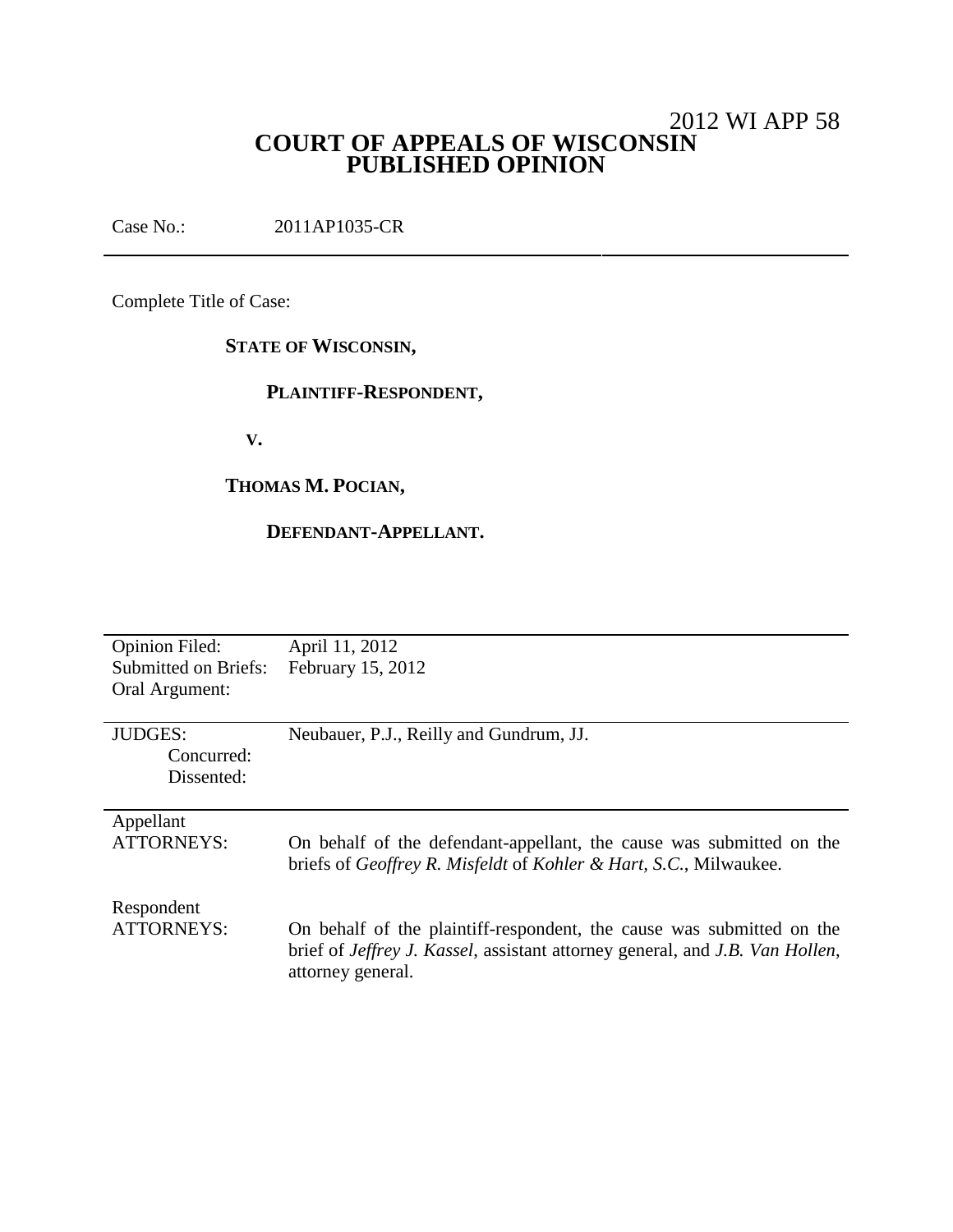# **2012 WI App 58**

# **COURT OF APPEALS DECISION DATED AND FILED**

## **April 11, 2012**

**Diane M. Fremgen Clerk of Court of Appeals**

# **Appeal No. 2011AP1035-CR Cir. Ct. No. 2010CF360**

#### **NOTICE**

**This opinion is subject to further editing. If published, the official version will appear in the bound volume of the Official Reports.**

**A party may file with the Supreme Court a petition to review an adverse decision by the Court of Appeals.** *See* **WIS. STAT. § 808.10 and RULE 809.62.**

## **STATE OF WISCONSIN IN COURT OF APPEALS**

**STATE OF WISCONSIN,**

**PLAINTIFF-RESPONDENT,**

**V.**

**THOMAS M. POCIAN,**

**DEFENDANT-APPELLANT.**

APPEAL from an order of the circuit court for Washington County: TODD K. MARTENS, Judge. *Affirmed*.

Before Neubauer, P.J., Reilly and Gundrum, JJ.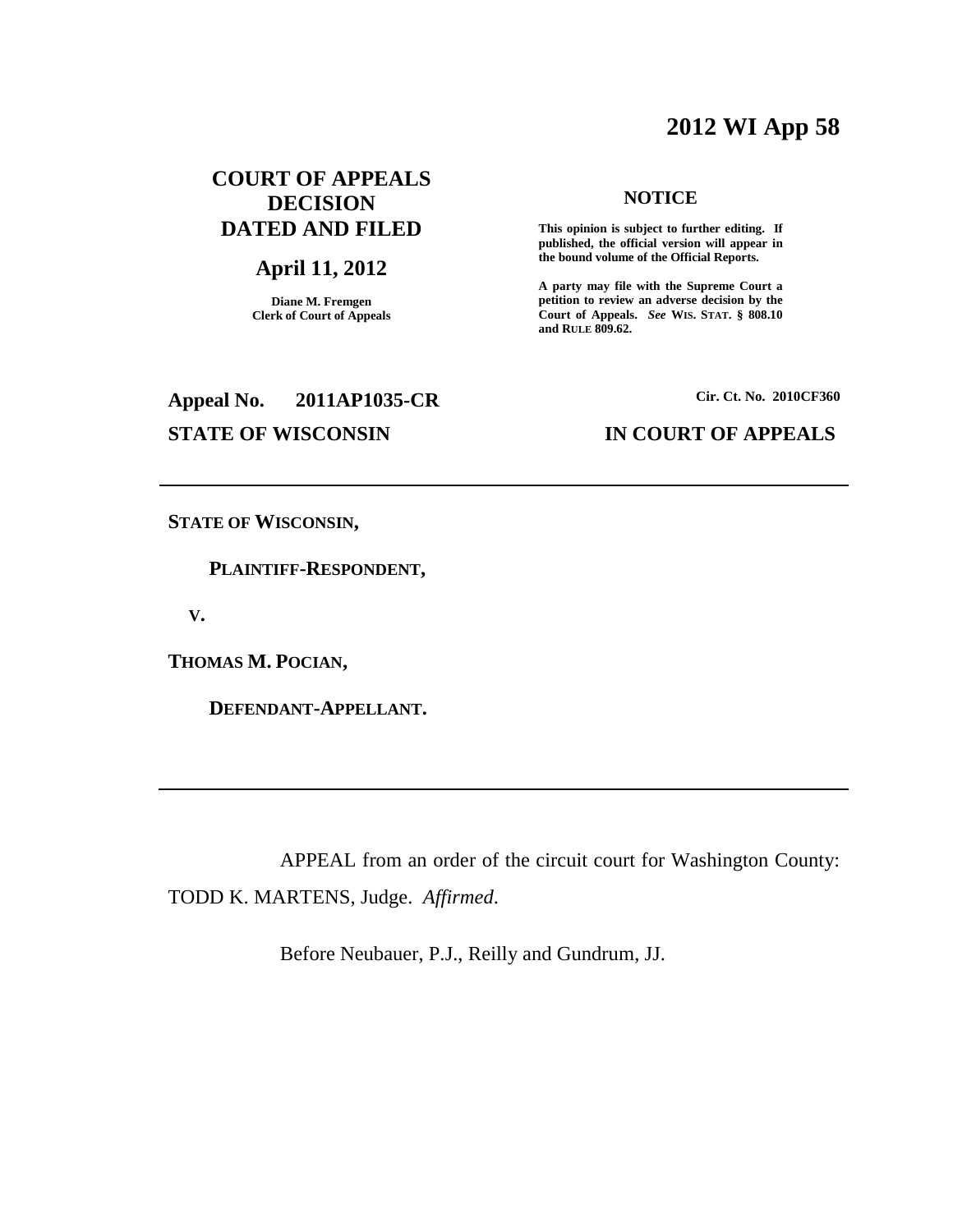¶1 REILLY, J. 1 In *District of Columbia v. Heller*, 554 U.S. 570, 595 (2008), the United States Supreme Court held that the Second Amendment protects an individual right to keep and bear arms. Two years later, in *McDonald v. City of Chicago*, 130 S. Ct. 3020, 3026 (2010) (plurality opinion), this right was incorporated and extended to the States.

¶2 In 1986, Thomas M. Pocian was convicted of writing forged checks, a felony. Twenty-four years later, Pocian was prosecuted under WIS. STAT. § 941.29, which prohibits a felon from possessing a firearm. Relying on *Heller* and *McDonald*, Pocian argues: (1) Wisconsin's ban on felons possessing firearms is unconstitutional and (2) even if the ban on felons possessing firearms is not facially unconstitutional, the statute cannot be applied to him because he is a nonviolent felon. We hold that the ban on felons possessing firearms is constitutional and that the ban extends to all felons.

## **BACKGROUND**

¶3 In September 1985, Pocian and a friend wrote and cashed nearly \$1500 worth of stolen checks. Pocian was convicted of three counts of uttering a forged writing in violation of WIS. STAT. § 943.38(2), sentenced to three years of probation, and ordered to pay restitution to the victim. Uttering a forged writing is a felony in Wisconsin. Although Pocian completed his probation, he remains a felon due to his convictions.

<sup>1</sup> This court granted leave to appeal the circuit court's nonfinal order. *See* WIS. STAT. RULE 809.50(3) (2009-10). All references to the Wisconsin Statutes are to the 2009-10 version unless otherwise noted.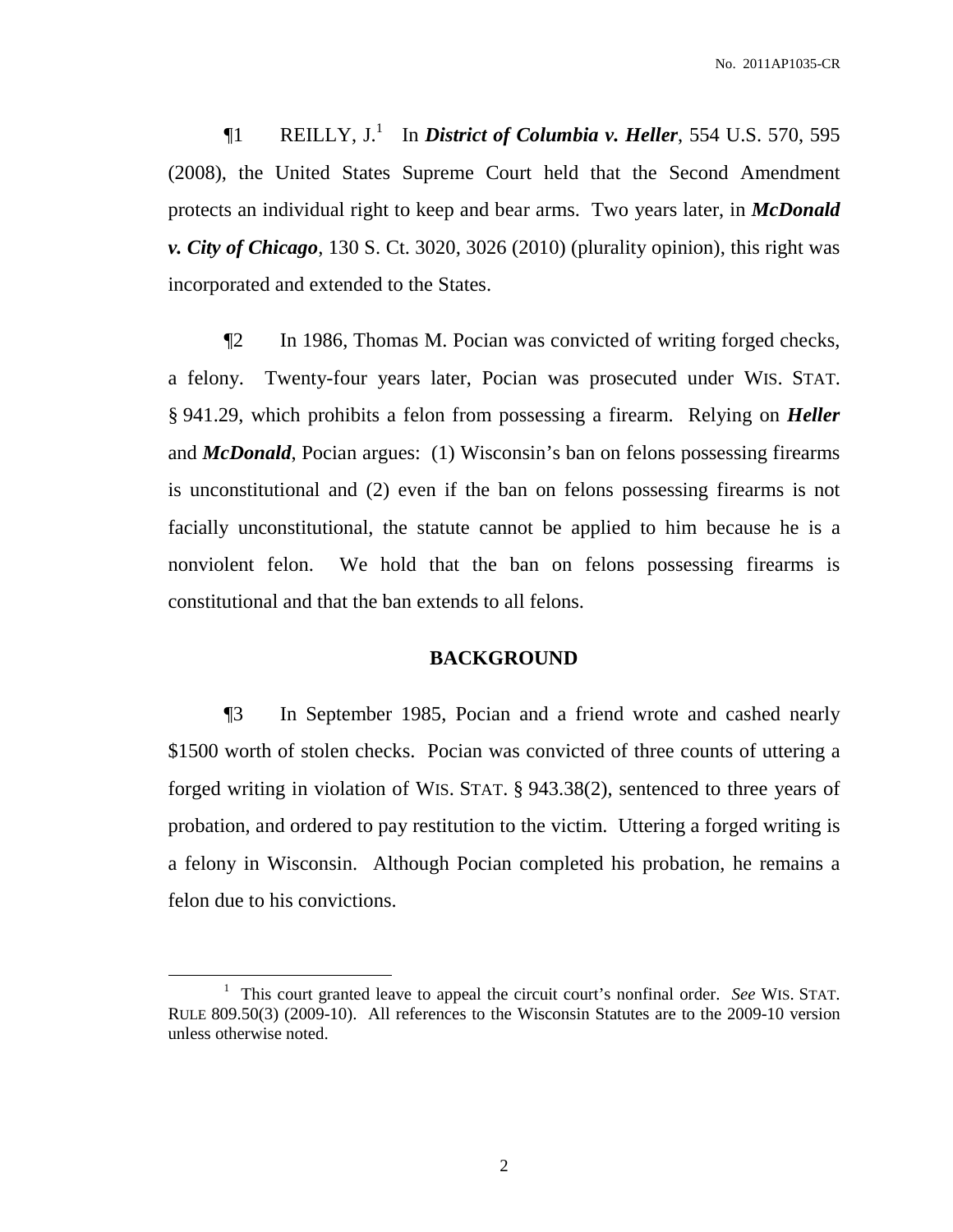¶4 On November 29, 2008, Pocian shot two deer and registered them with the DNR. Pocian had used a gun owned by his father. He was subsequently charged with being a felon in possession of a firearm in violation of WIS. STAT. § 941.29.

¶5 Pocian filed a motion to dismiss on the grounds that WIS. STAT. § 941.29 is both unconstitutionally overbroad on its face and unconstitutional as applied to him. The circuit court denied Pocian's motion. Pocian filed an interlocutory appeal of the circuit court's nonfinal order, which we granted.

### **STANDARD OF REVIEW**

¶6 Pocian raises both a facial and an as-applied constitutional challenge to WIS. STAT. § 941.29. A facial challenge to a statute alleges that the statute is unconstitutional on its face and thus is unconstitutional under all circumstances. *State v. Smith*, 2010 WI 16, ¶10 n.9, 323 Wis. 2d 377, 780 N.W.2d 90. An asapplied challenge, conversely, is a claim that a statute is unconstitutional as it relates to the facts of a particular case or to a particular party. *Id.* A challenge to the constitutionality of a statute is a question of law that we review de novo. *See* id., <sup>[8]</sup>. As we presume statutes are constitutional, a party attempting to argue a statute is unconstitutional carries a heavy burden. *Id.* In a facial challenge, the "challenger must establish, beyond a reasonable doubt, that there are no possible applications or interpretations of the statute which would be constitutional." *State v. Wanta*, 224 Wis. 2d 679, 690, 592 N.W.2d 645 (Ct. App. 1999). In an asapplied challenge, the challenger must prove that the statute as-applied to him or her is unconstitutional beyond a reasonable doubt. *Smith*, 323 Wis. 2d 377, ¶9.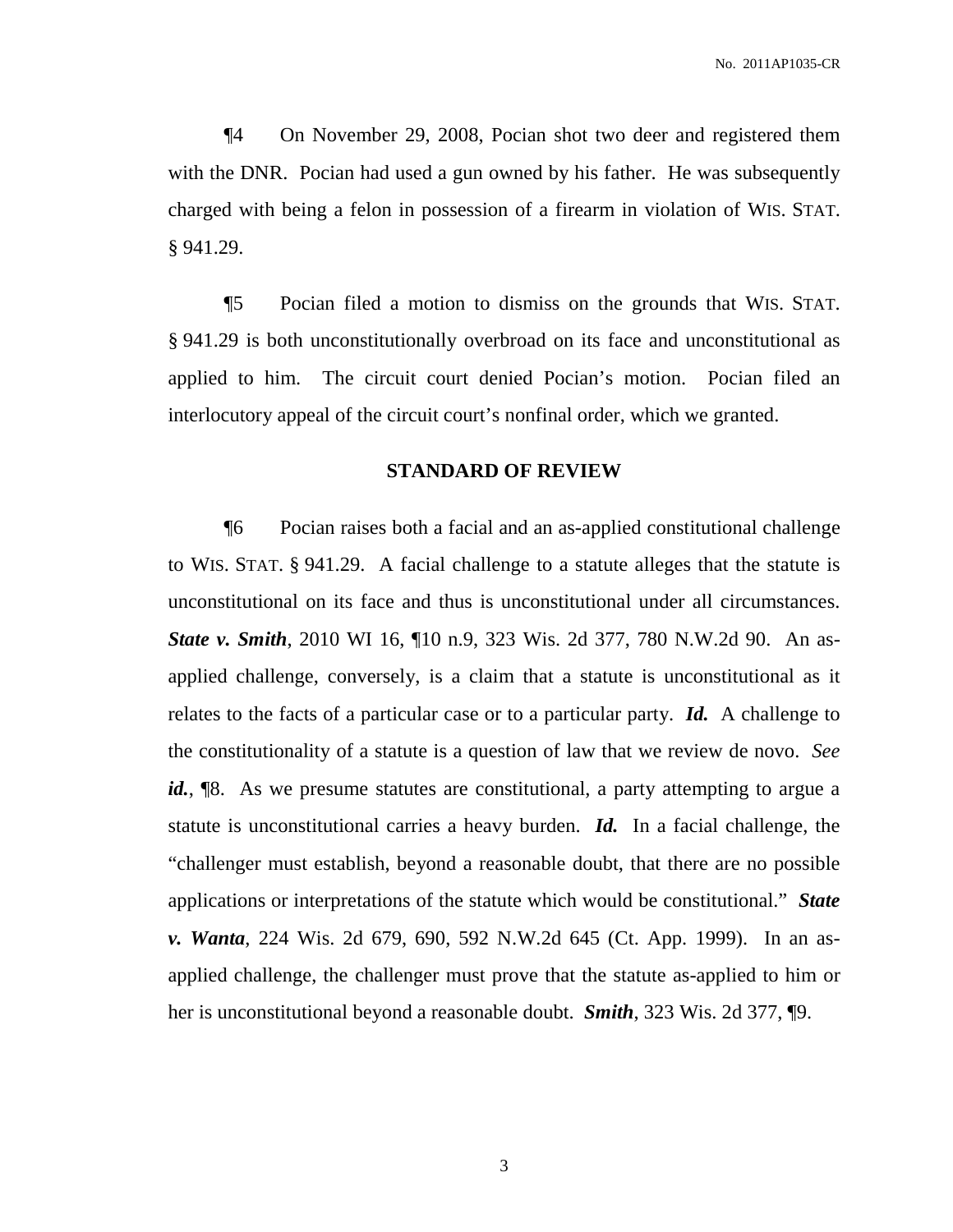#### **DISCUSSION**

## *Applicable Constitutional Provisions*

¶7 The Second Amendment of the U.S. Constitution provides: "A well regulated Militia, being necessary to the security of a free State, the right of the people to keep and bear Arms, shall not be infringed." Article I, § 25 of the Wisconsin Constitution, entitled "**Right to keep and bear arms**," states that "[t]he people have the right to keep and bear arms for security, defense, hunting, recreation or any other lawful purpose." Where the language of a "provision in the state constitution is 'virtually identical' to that of the federal provision or where no difference in intent is discernible, Wisconsin courts have normally construed the state constitution consistent with the United States Supreme Court's construction of the federal constitution." *State v. Agnello*, 226 Wis. 2d 164, 180, 593 N.W.2d 427 (1999) (citation omitted). As both the Second Amendment and Article I, § 25 create an individual right to keep and bear arms, we rely on *Heller* and *McDonald* in determining the constitutionality of WIS. STAT. § 941.29.

#### *Is WIS. STAT. § 941.29 Unconstitutionally Overbroad?*

¶8 This court has previously upheld the constitutionality of WIS. STAT. § 941.29 against an overbreadth challenge. In *State v. Thomas*, 2004 WI App 115, ¶¶20, 23, 274 Wis. 2d 513, 683 N.W.2d 497, we held that while Article I, § 25 created a fundamental right to keep and bear arms, the right is subject to reasonable restrictions, such as keeping guns out of the hands of felons to further public safety. Pocian argues that this holding should be revisited in light of the United States Supreme Court's decisions *Heller* and *McDonald*.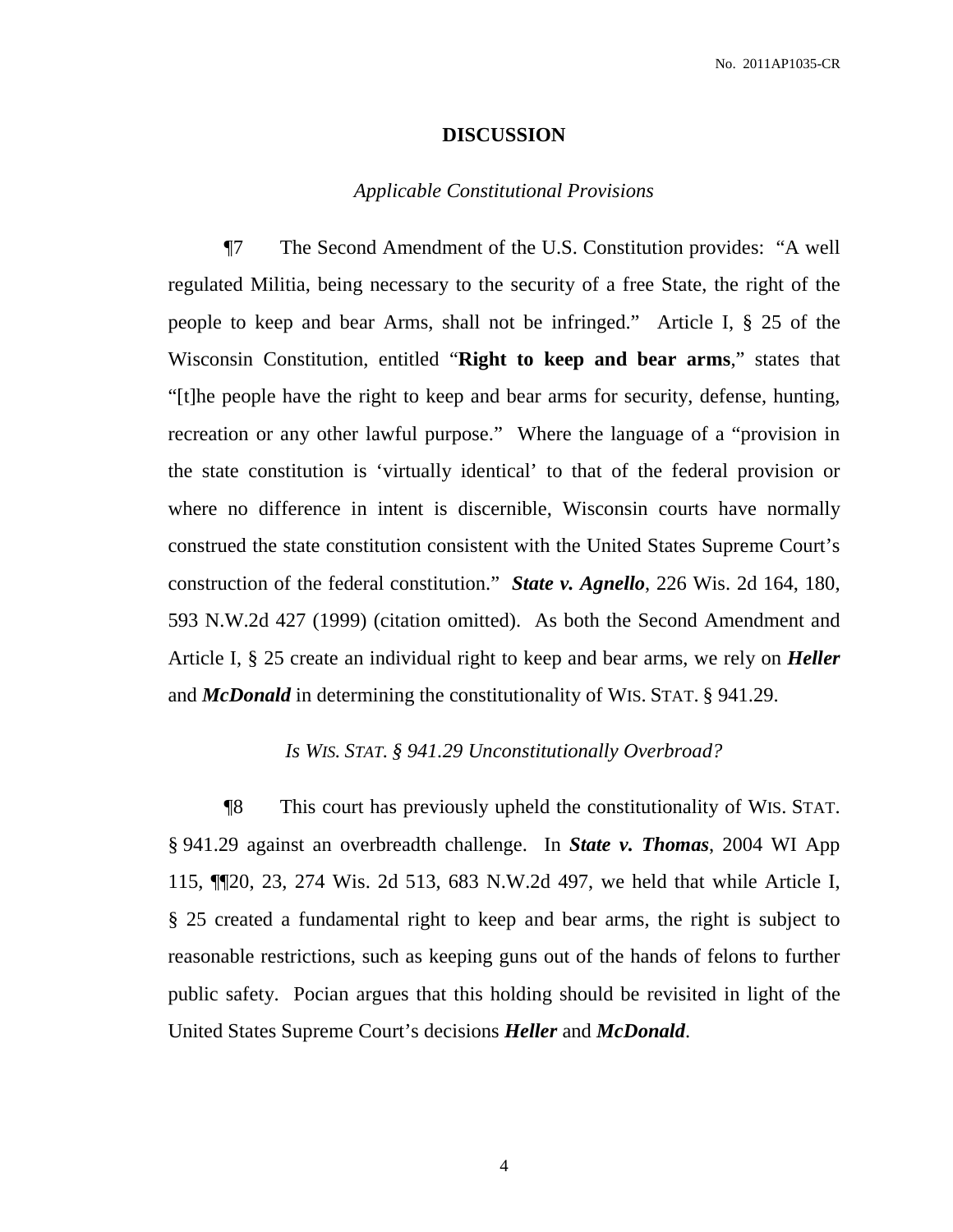¶9 In *Heller*, the Court struck down Washington, D.C.'s ban on handguns and the requirement that all long guns must be disassembled and unloaded unless located in a place of business or used for lawful recreational activities. *Heller*, 554 U.S. at 574-75, 635. The Court held that "the Second Amendment confer[s] an individual right to keep and bear arms." *Id.* at 595. The Court noted, however, that "the right secured by the Second Amendment is not unlimited," and that nothing in the decision "should be taken to cast doubt on longstanding prohibitions on the *possession of firearms by felons* and the mentally ill, or laws forbidding the carrying of firearms in sensitive places such as schools and government buildings, or laws imposing conditions and qualifications on the commercial sale of arms." *Id.* at 626-27 (emphasis added). These regulatory measures are "presumptively lawful." *Id.* at 627 n.26.

¶10 As Washington, D.C. is a federal enclave, the Second Amendment's individual right to keep and bear arms was not incorporated to the States until two years later in *McDonald*, when a plurality of the Court struck down the City of Chicago's ban on handguns and reiterated *Heller*'s holding that the right to keep and bear arms is a fundamental constitutional right. <sup>2</sup> *McDonald*, 130 S. Ct. at

 $2$  Five Justices—Roberts, Scalia, Kennedy, Thomas and Alito—voted for the judgment of the Court that the Chicago handgun ban was unconstitutional and that the Second Amendment applied to the States. Four voted to incorporate the Second Amendment via the Due Process Clause of the Fourteenth Amendment. *McDonald v. City of Chicago*, 130 S. Ct. 3020, 3030-31 (2010) (plurality opinion). Justice Thomas, however, wrote separately to express his view that the Second Amendment should be incorporated through the Privileges or Immunities Clause of the Fourteenth Amendment. *Id.* at 3059 (Thomas, J., concurring). As Justice Thomas was part of the majority in *Heller*, and as he signed onto the judgment in *McDonald*, we rely on *McDonald*'s plurality opinion, including the Court's statement: "We made it clear in *Heller* that our holding did not cast doubt on such longstanding regulatory measures as 'prohibitions on the possession of firearms by felons' …. We repeat those assurances here." *Id.* at 3047 (plurality opinion) (citation omitted).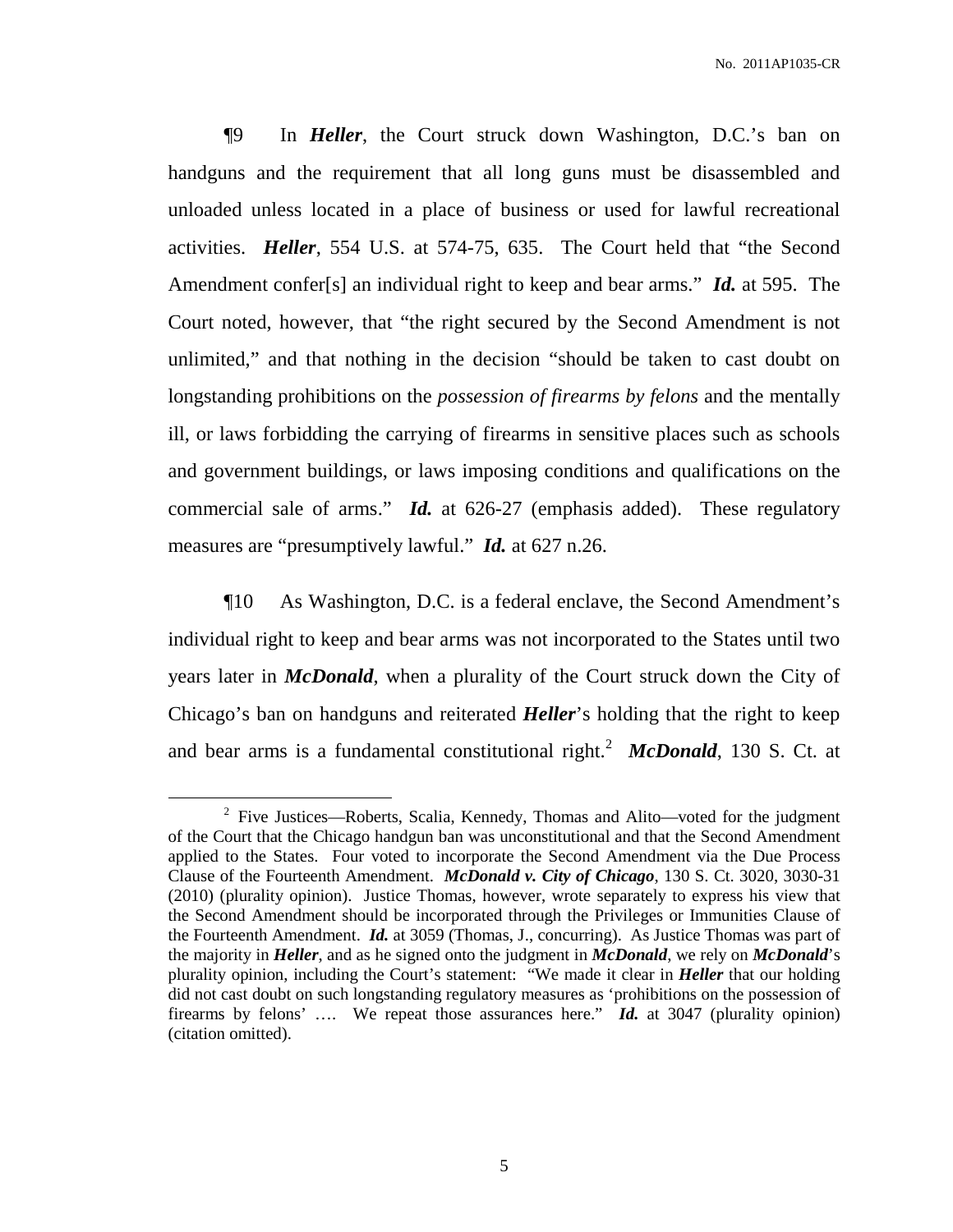No. 2011AP1035-CR

3026, 3042 (2010) (plurality opinion). *McDonald* also reemphasized that the right to keep and bear arms is not unfettered, and that "incorporation [of the Second Amendment] does not imperil every law regulating firearms." *Id.* at 3047.

¶11 In upholding WIS. STAT. § 941.29 in the face of an overbreadth challenge in *Thomas*, we held that the restriction placed upon felons prohibiting them from possessing firearms is a reasonable exercise of the State's inherent police power. *See Thomas*, 274 Wis. 2d 513, ¶¶21, 23. We also noted that several state courts "have found a rational relationship between statutes forbidding the possession of firearms by convicted felons and the legitimate state purpose of protecting the public from misuse of firearms." *Id.*, ¶23 n.5. A footnote in *Heller*, however, indicates that rational basis is no longer an appropriate test in Second Amendment cases. *See Heller*, 554 U.S. at 628 n.27 ("If all that was required to overcome the right to keep and bear arms was a rational basis, the Second Amendment would … have no effect."). In a case decided after *Heller* and *McDonald*, the Seventh Circuit Court of Appeals utilized an "intermediate" scrutiny" analysis and applied it to a constitutional challenge to a federal law prohibiting an individual convicted of misdemeanor domestic violence from carrying a firearm in or affecting interstate commerce. *See United States v. Skoien*, 614 F.3d 638, 639, 641-42 (7th Cir. 2010) (en banc). Under this test, a law "is valid only if substantially related to an important governmental objective." *Id.* at 641. We also utilize this test and apply it to Pocian's facial challenge.

¶12 By keeping guns out of the hands of felons, we hold that WIS. STAT. § 941.29 is substantially related to the important governmental objective of enhancing public safety. As we stated in *Thomas*, "the legislature determined as a matter of public safety that it was desirable to keep weapons out of the hands of individuals who had committed felonies." *Thomas*, 274 Wis. 2d 513, ¶23. While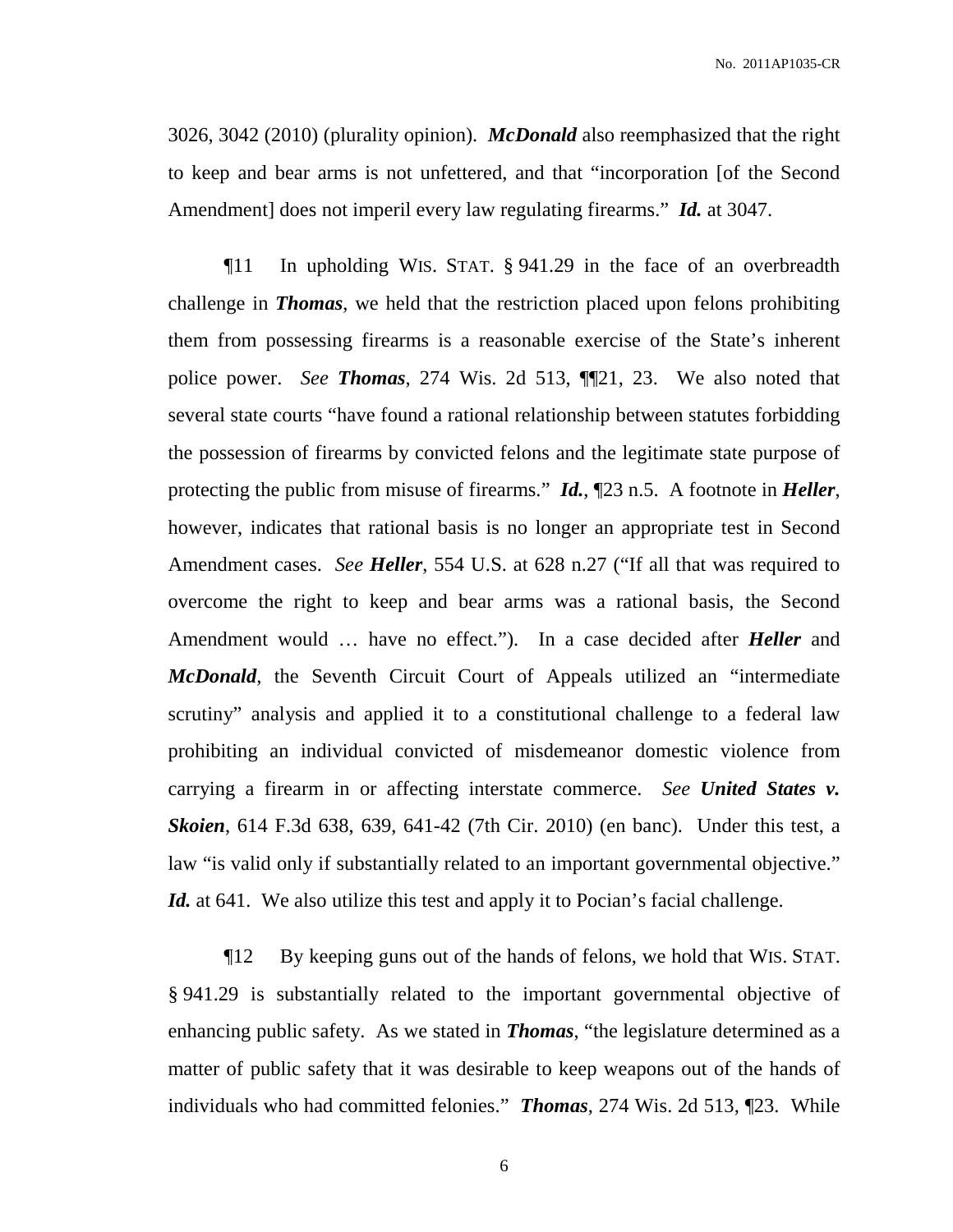No. 2011AP1035-CR

*Heller* mandates that § 941.29 is subject to a higher level of scrutiny than the rational basis test we used in *Thomas*, the law still survives intermediate scrutiny. No state law banning felons from possessing guns has ever been struck down. *See United States v. Yancey*, 621 F.3d 681, 685 (7th Cir. 2010) (per curiam) (citing Adam Winkler, *Scrutinizing the Second Amendment*, 105 MICH. L. REV. 683, 721 (2007)). Additionally, no federal ban on felons possessing guns has been struck down in the wake of *Heller*. The Seventh Circuit recently held that it is constitutional to categorically ban felons from possessing guns. *United States v. Williams*, 616 F.3d 685, 692 (7th Cir. 2010). We agree. If Pocian wants to change the law, the proper route is through the legislature.

## *Is WIS. STAT. § 941.29 Unconstitutional As-Applied to Pocian?*

¶13 Pocian argues that, even if WIS. STAT. § 941.29 is constitutional when applied to other felons, it is unconstitutional when applied to him, as his felony conviction was for a nonviolent offense and thus there is no public safety rationale for depriving him of his right to keep and bear arms. We disagree and hold that the State may constitutionally deprive Pocian of the right to keep and bear arms.

¶14 In *Thomas*, the defendant argued that WIS. STAT. § 941.29 violates equal protection because it does not distinguish between violent and nonviolent felons and thus is "irrational." *Thomas*, 274 Wis. 2d 513, ¶30. We rejected this argument, holding that there is "a rational relationship between statutes forbidding possession of firearms by any and all convicted felons and the legitimate state purpose of protecting the public from the misuse of firearms." *Id.*, ¶31. As we stated earlier, the rational basis test used in *Thomas* is no longer permissible. In *Williams*, another Seventh Circuit decision decided after *Heller* and *McDonald*, a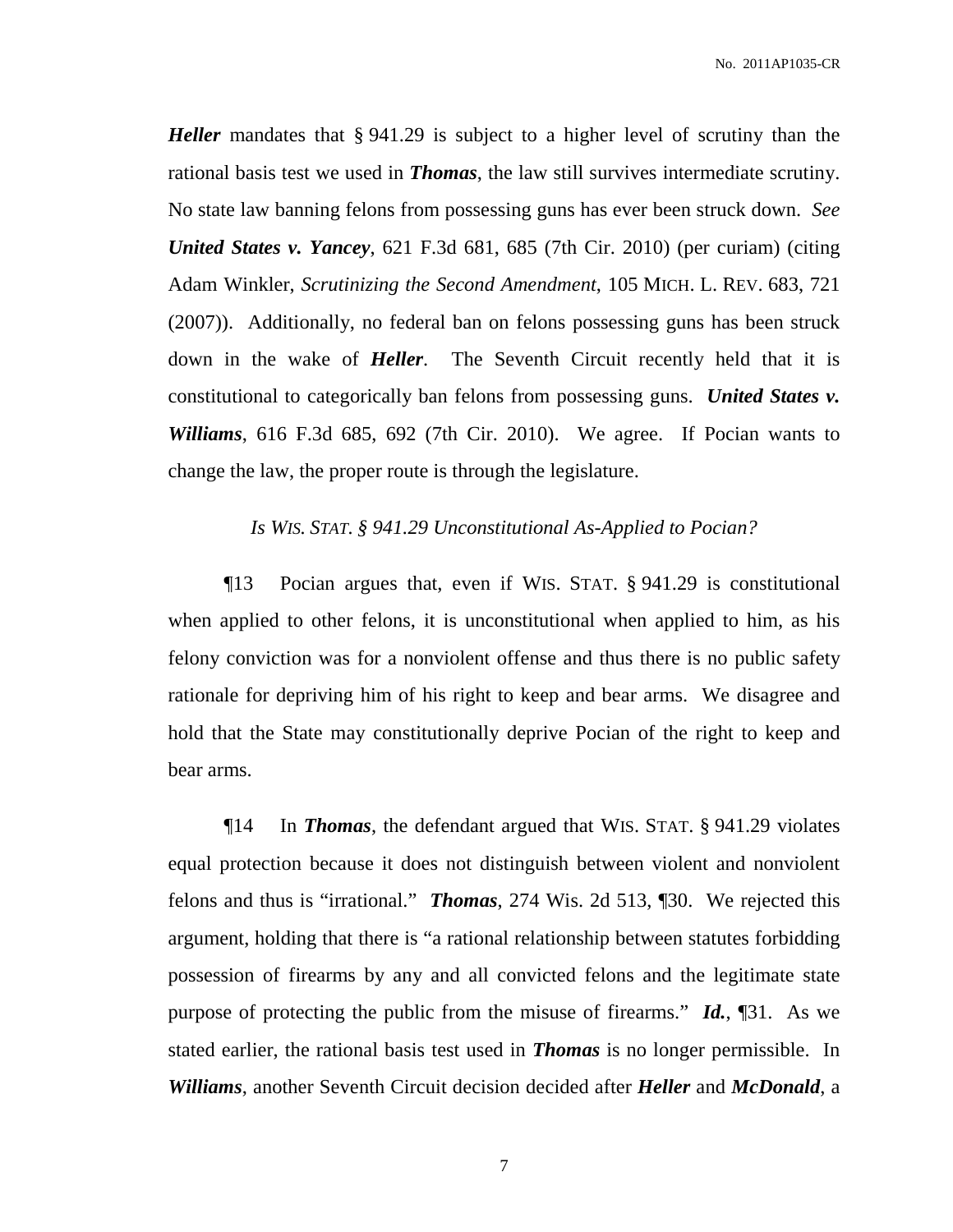No. 2011AP1035-CR

drug dealer raised an as-applied challenge to the federal felon-in-possession statute. *Williams*, 616 F.3d at 689, 691. The Seventh Circuit stated that for purposes of Williams's as-applied challenge, "[W]e can examine his claim using the intermediate scrutiny framework without determining that it would be the precise test applicable to all challenges to gun restrictions." *Id.* at 692. We again utilize this test and apply it to Pocian's as-applied challenge. To restate, under intermediate scrutiny the government must show that a law is substantially related to an important governmental interest. *Id.*

¶15 The governmental objective of public safety is an important one, and we hold that the legislature's decision to deprive Pocian of his right to possess a firearm is substantially related to this goal. While Pocian did not utilize physical violence in the commission of his three felonies, he did physically take his victim's property. Additionally, "most scholars of the Second Amendment agree that the right to bear arms was tied to the concept of a virtuous citizenry and that, accordingly, the government could disarm 'unvirtuous citizens.'" *Yancey*, 621 F.3d at 684-85. The legislature has determined that Pocian's crimes are felonies. As such, Pocian has legislatively lost his right to possess a firearm.

## **CONCLUSION**

¶16 The circuit court's order denying Pocian's motion to dismiss is affirmed.

*By the Court.*—Order affirmed.